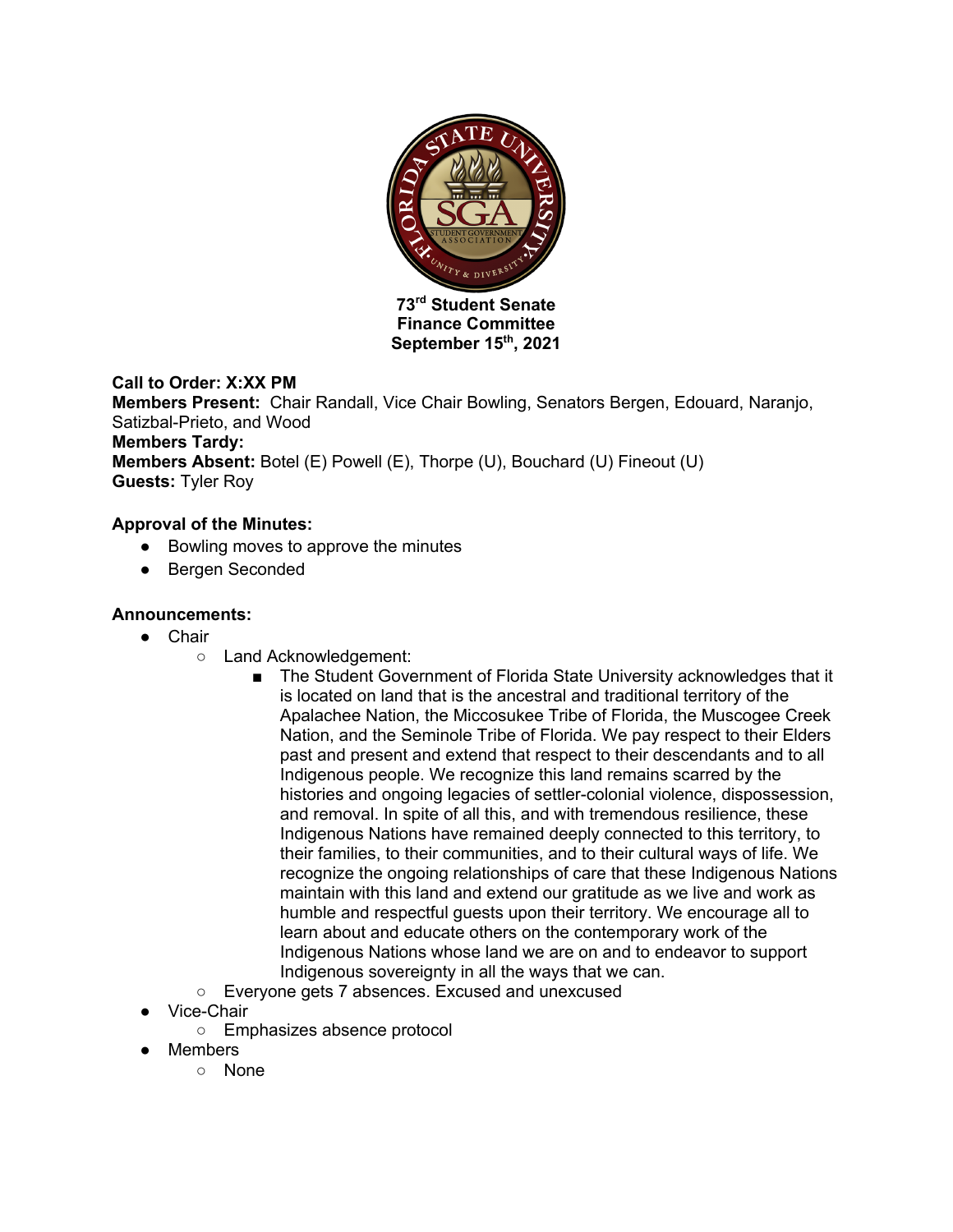## **Student Comments:**

● None

## **Committee Business:**

● **Consent Resolution 20** - Sponsored by Chair Roy - Funding the Chinese American Student Organization for \$727 in the category of food.

#### **Old Business:**

●

#### **New Business:**

- Confirmations and Nominations:
	- None
- Bills
	- None
- Resolutions
	- **Consent Resolution 20** Sponsored by Chair Roy
		- Opening Statement:
			- The Chinese student association is hosting an event at the Globe. Publix food and catering will be paid for by this resolution,
			- Roy yields with 3:36 emaining.
		- Technical Non-Debatable Questions:
			- None
		- Round-Table Discussion:
			- Edouard moves to enter round-table discussion; Naranjo seconds
			- Randall asks for elaboration on even advertising, Roy puts up a flier showing the advertising online,
				- Roy emphasizes the importance of promoting identity, says the committee has utmost faith in the success of this event. The event has been postponed from this weekend,
			- Randall asks how the event will benefit the student body,
				- Roy shows the qualtrics and states that the event request was incredibly detailed and well organized,
			- Bowling asks if this event will open up opportunities for ore events in the future
				- Roy: unsure if it will open more opportunities. If anything this will strengthen collaboration among the RSOs. But not sure how I can speak to future opportunities.
			- Edouard calls the question, Bowling seconds
		- Closing Statement:
			- Roy thanks the committee for taking the time,
			- Vice Chair Bowling, Senators Bergen, Edouard, Naranjo, Satizbal-Prieto, and Wood
			- ●
		- Vote:
			- Yes: [#] Bowling Bergen Edouard, Naranjo, Satizbal-Prieto, Wood
			- No: [#] None
			- Abstain: [#] None